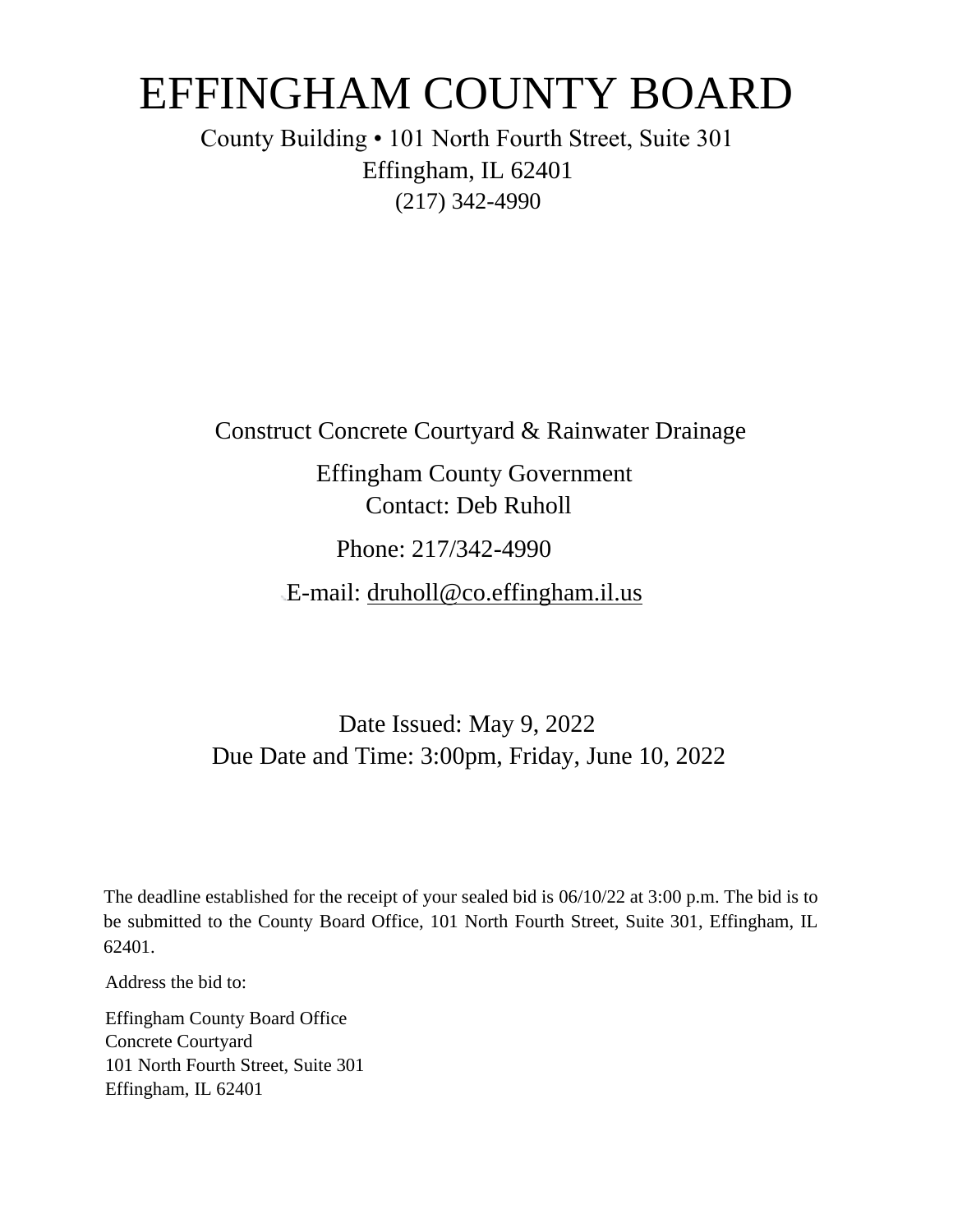## REQUIREMENTS & INSTRUCTIONS

#### 1. SUBMISSION OF OFFERS:

All offers should be submitted in a sealed envelope or package. The invitation title, opening date and time, company name, address and telephone number shall be clearly displayed on the outside of the sealed envelope or package. The delivery of responses to the County Board Office prior to the specified date and time is solely and strictly the responsibility of the offeror. Any submittal received in the County Board Office after the specified date and time will not be considered. Additional information may be attached to the submittal. Facsimile submissions are NOT acceptable. No offer may be modified after the acceptance date. No offer may be withdrawn after opening for a period of sixty days unless otherwise specified. Bid must include all costs. All offers must include the original and at least one (1) copy.

#### 2. EXECUTION OF OFFER:

Offer shall contain a manual signature page to bind the offeror to the provisions therein.

## 3. EXECUTION OF ACCEPTANCE:

Effingham County legally recognizes acceptance of formal offer when a written contract is signed by both parties. Offeror is not to assume that the Effingham County Board resolution approving the bid or proposal is a binding contract.

#### 4. OPENING & RECORDING:

Opening shall be in the County Board Meeting Room during the Effingham County Buildings and Grounds meeting on June 14, 2022, at 8:30am. This meeting is open to the public.

## 5. INTEGRITY:

Effingham County does not discriminate on the basis of race, color, national origin, sex, religion, age or disability in employment or the provision of services. The Offeror agrees to follow all applicable labor rules and prevailing wage.

## 6. PRICING:

Unless otherwise specified prices offered shall remain firm for a period of at least sixty (60) days; all pricing of goods shall include FOB Effingham County Courts Building, all packing, handling, shipping charges and delivery to any point(s) within Effingham to a secure area or inside delivery.

## 7. PAYMENT TERMS:

Effingham County will remit full payment on all undisputed invoices within thirty (30) days from receipt by the appropriate person(s) of the invoice or receipt of all products or services ordered. Any other payment schedule or deposit requirement must be clearly defined in the offer.

## 8. INCURRED EXPENSE:

This invitation does not commit Effingham County to make an award nor shall Effingham County be responsible for any cost or expense which may be incurred by any respondent in preparing and submitting a reply, or any cost or expense incurred by any respondent prior to the execution of a purchase order or contract agreement.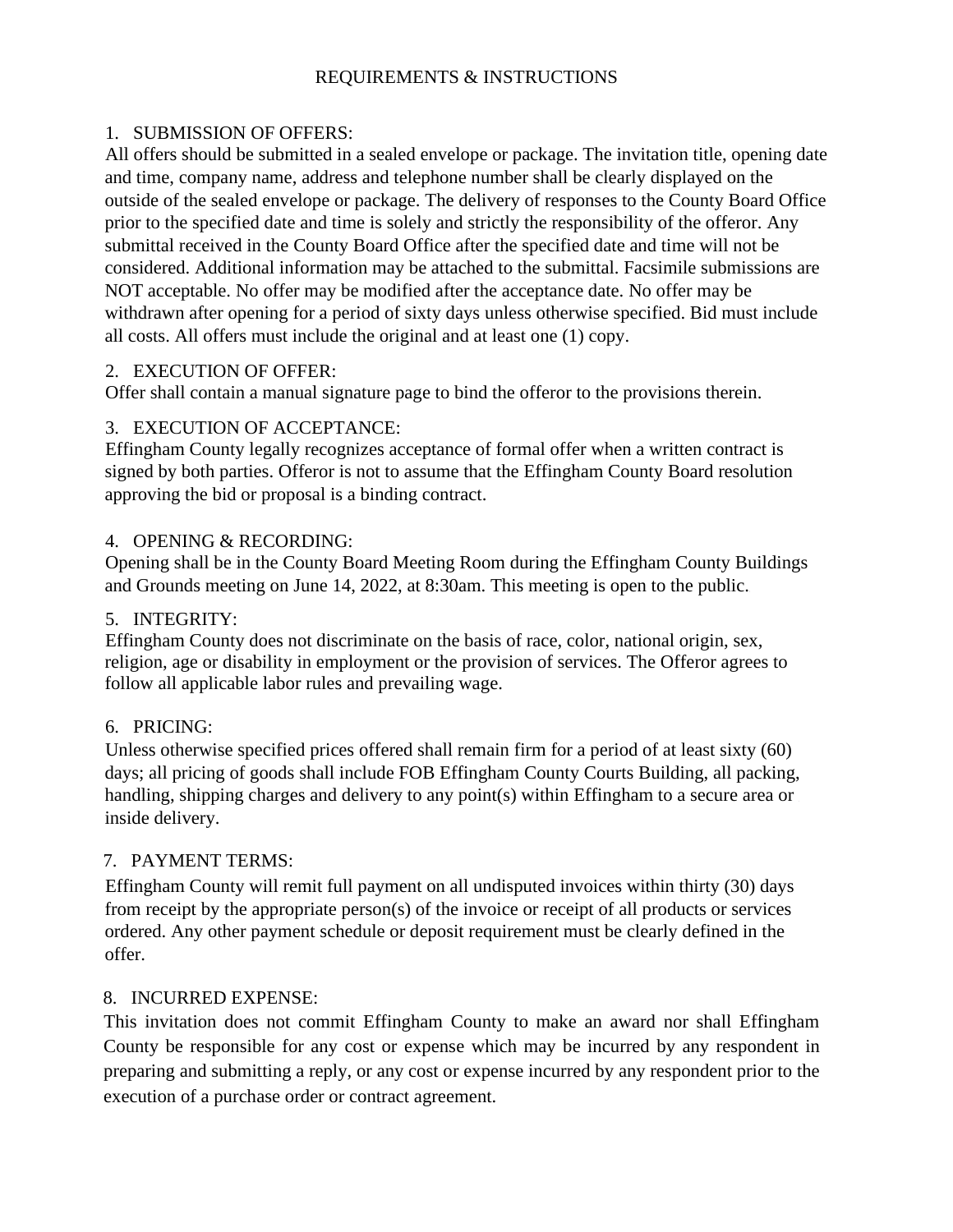# 9. CLARIFICATION/CORRECTION OF ENTRY:

Effingham County reserves the right to allow for the clarification of questionable entries and the correction of OBVIOUS MISTAKES.

# 10. INSURANCE:

The successful bidder is required to procure and maintain the following insurance for the life of this contract:

- Workers' Compensation Insurance  $\bullet$
- Commercial General Liability Insurance, not less than \$1,000,000.00 per  $\bullet$ occurrence
- Motor Vehicle Liability Insurance a.

# 11. INTRODUCTION

Effingham County has chosen to issue this Request for Proposal (RFP) to seek a company to prepare and install a stained and stamped concrete courtyard as defined by the plans in appendix A of this document, including the replacement of the west side walkway of the old county courthouse, rerouting of rainwater drainage from the west side of the old courthouse to the street as defined by the plans in appendix A.

# 12. PROJECT OVERVIEW

- Effingham County is seeking the services of a qualified Contractor to install a stained and stamped concrete courtyard, drainage grates around trees, install electrical conduit and posts, remove and replace the concrete walkway (sidewalk) adjacent to the west side of the old courthouse, and re-route gutter drainage to the street on the old courthouse property located in the 100 block of E. Jefferson Ave., Effingham, Illinois 62401.
- The intent of the RFP is to award a contract for service to the successful ● Respondents.
- As part of the Work, the Contractor shall furnish and assume full responsibility for everything required for the orderly progress and proper execution and completion of the Work, whether temporary or permanent and whether or not incorporated into the Work including, but not limited to, drawings, materials, equipment, labor including subcontractor, transportation, construction equipment and machinery, tools, and other facilities and incidentals. If work is required to be "done by others" it must be clearly defined in the offer. The expense of work done by others will be considered in the award of bid.
- Contractor shall not have any public or private interest and shall not acquire directly or indirectly any such interest which conflicts in any manner with the performance of its services under this Contract.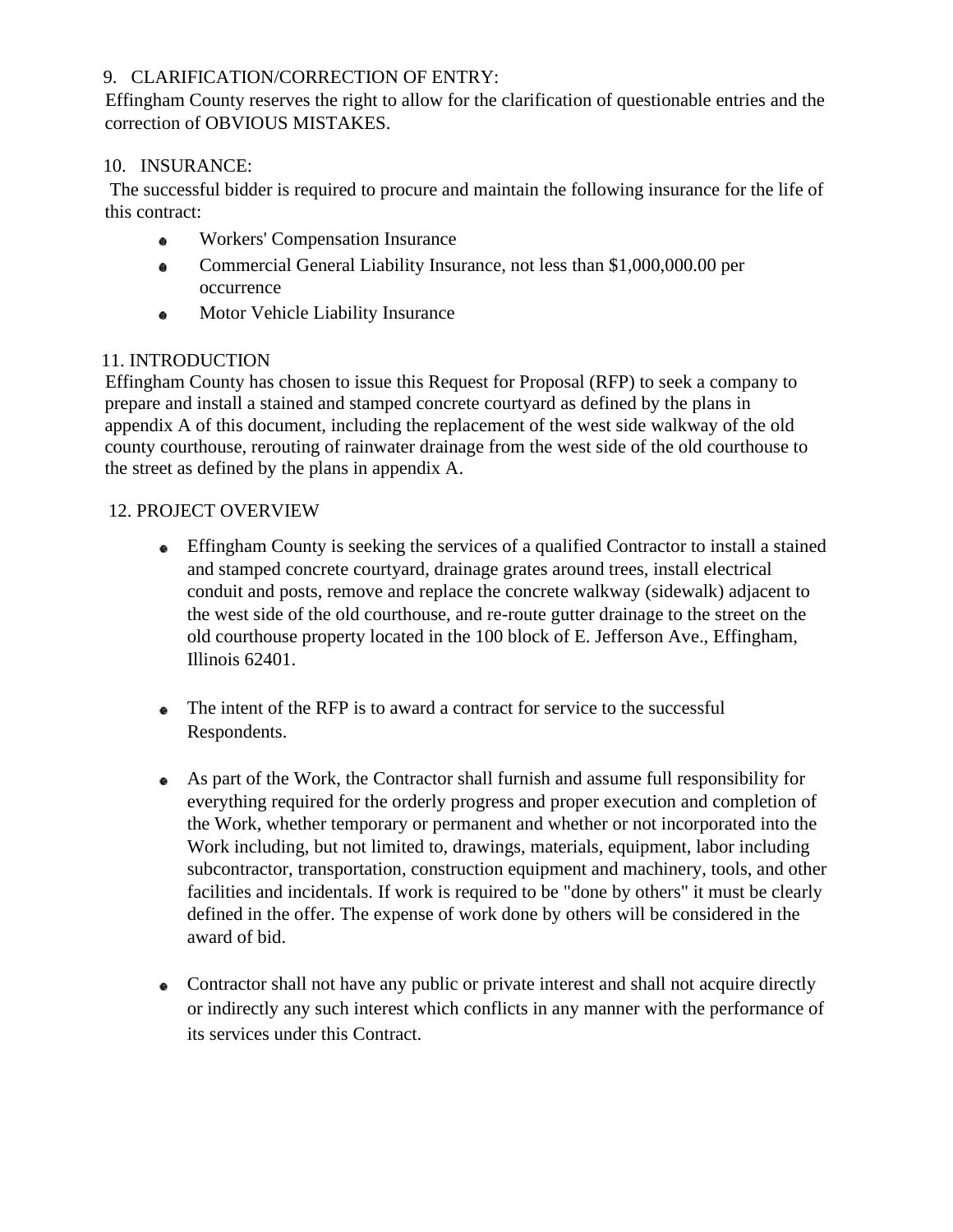- Contractor shall employ only persons duly licensed and qualified to perform the Work required under this Contract.
- The County provides no guarantee of work. Award of a contract does not prevent the County from obtaining the services of another Contractor for any other project if the County so desires and/or is in the public interest to do so.

## 13. GENERAL SCOPE

The general scope of work for this project will include:

- Demolish and Remove the old concrete walkway adjacent to the west side of the old county courthouse.
- Avoid damaging the surrounding grounds, or repair them if they are damaged during the demolition or construction process.
- Construct the new walkway, concrete courtyard, and drainage according to plans in appendix A.
- Construct and install infrastructure for electrical service to the Courtyard fixtures as per plans.
- Clean up debris and repair surrounding turf, after construction.
- Construct the courtyard as per plans, and with maintenance free or low maintenance materials where not specified, including a description in the responding proposal.
- Purchase and provide for delivery of materials necessary for the construction of the Courtyard concrete, stain, stamp and reinforcement, drainage rerouting, grates around the trees, and electrical conduit, as per plans in appendix A.
- Provide equipment and labor to ensure project is completed.
- Provide a date for construction to begin, and estimate of time to completion when submitting this RFP.

The Contractor's team shall be fully licensed with all appropriate agencies to demolish and construct the described concrete work and described installations in this RFP relative to Appendix A. The Contractor will have full access to required areas during construction.

A. The candidates will be evaluated on their ability to explain fully what is included in each item of proposal as well as the benefit to additional options provided. Additional options are to be priced as "add on". Warrantees on parts and services should be clearly identified.

One-year warranty after construction. Warranty to include coverage for defects in material and workmanship.

Timeframe:

Proposals Due: June 10<sup>th</sup>, 2022, by 3:00pm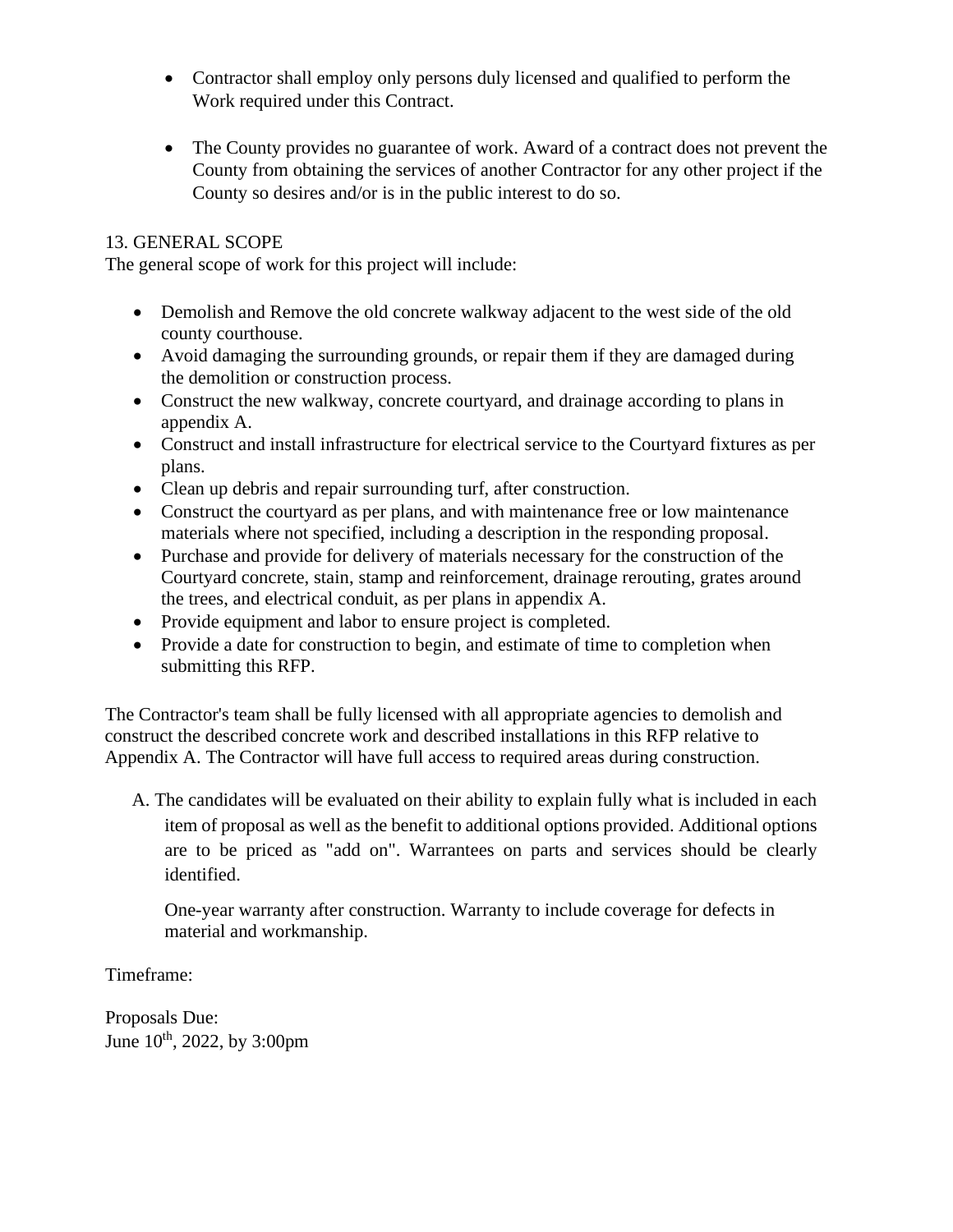Proposed Award: June 20th, 2022 at 4:00pm

Construction Phase:

As soon and practical (or to be agreed upon by both parties)

Experience Requirements:

It is very important that the Contractor's team performing the work on the County property have a significant amount of experience working on similar projects. The Contractor should have knowledge of demolition, construction and cleanup.

# 14. SUBMITTALS Format:

All proposals should include the following:

- Transmittal Letter: Include a brief introduction to your firm and your interest in this contract; give main contact name, phone number, fax number and email address of the main point of contact.
- Give details of Contractor's proposed means and methods to perform work.
- Details on pricing: Including labor, materials, inspection fees and/or any other relevant cost items.
- Terms and Conditions signature page.
- References:

List at least three organizations that you have performed similar work for in the past.

## 15. SITE VISITS AND QUESTIONS

For any questions regarding the material contained in this RFP, please contact Deb Ruholl, at 217/342-4990, or by email, [druholl@co.effingham.il.us.](mailto:druholl@co.effingham.il.us)

# 16. CONDITIONS

If you are submitting any information you consider to be proprietary, mark it as such. Effingham County will attempt to treat it as proprietary; however, understand the Freedom of Information Act has very strict guidelines on what is considered public information. Pricing information cannot be considered proprietary.

Signature Block:

All proposals must be signed by an authorized agent of your firm. Any firm or individual submitting a signed proposal shall be deemed to have read and understood all the terms, conditions and requirements of this Request for Proposal.